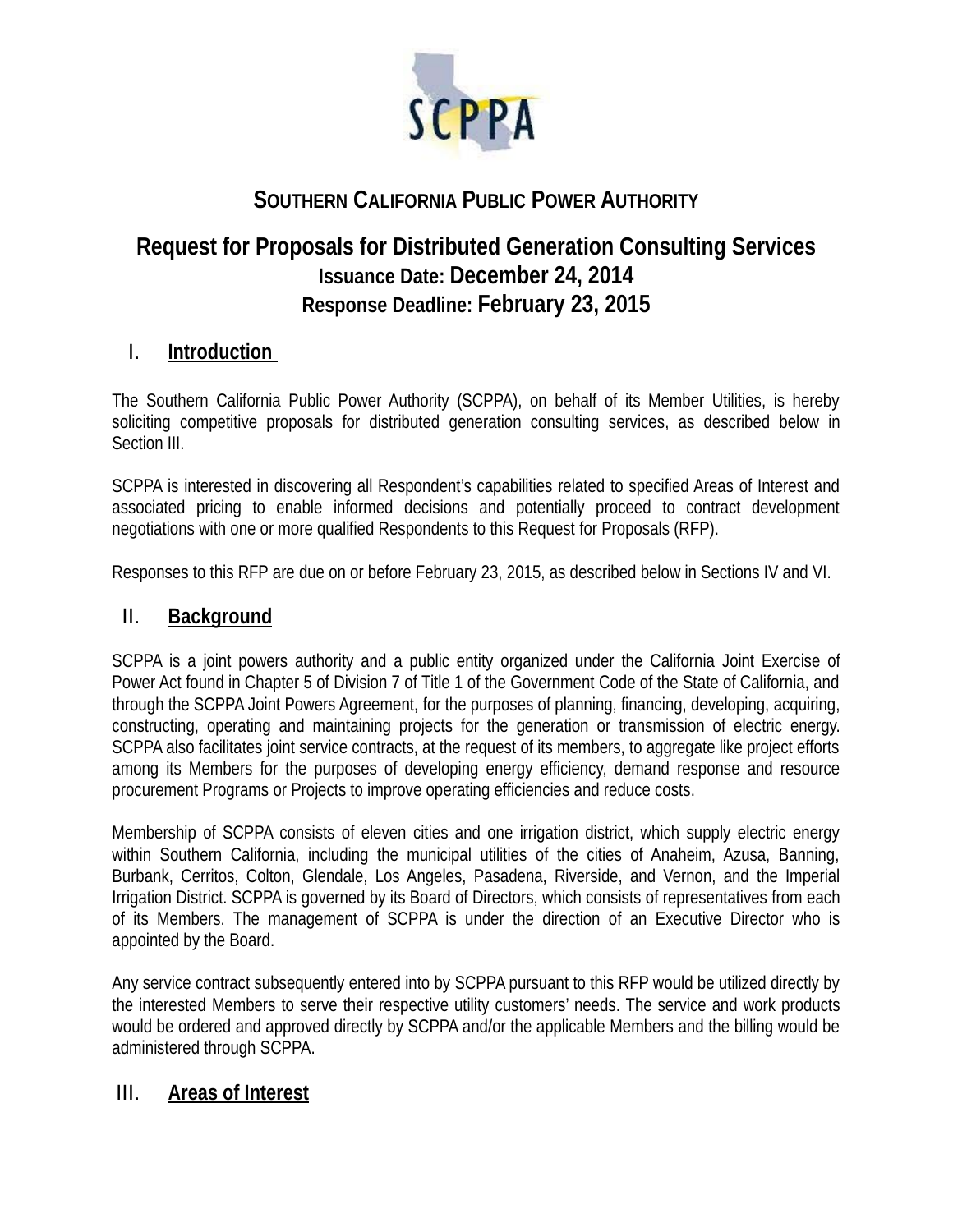Certain SCPPA Members have expressed an interest in an evaluation and analysis of distributed generation resources with recommended types of distributed generation, and demand side resources, that Member cities may economically install or utilize within their city boundaries.

The objective will be to identify the best distributed generation options for Member cities to employ in order to minimize costs to ratepayers by avoiding charges such as the CAISO's Transmission Access Charge, and enhance each city's distribution system reliability. The goal of the analysis is to determine what types of distributed generation technologies are appropriate, and which sites within each city's distribution system would be best suited for individual generation projects.

- 1. Work with Member city engineers and planners to locate possible sites for potential generation. Aspects to be considered in this study include potential sizing of generation that will fit into the existing system, and a determination of whether enough free space is available to accommodate each technology. Potential sites in the context of these requirements means suitably sized rooftops, as well as land in or near surrounding commercial and industrial customers, and utility/city owned properties, within a city's service territory.
- 2. Determine approximate costs, availability of land, distance to appropriate fuel supply, and other possible encumbrances that could inhibit generation projects.
- 3. Review and analyze the limited types of distributed generation technologies that are commercially available and identify any emerging technologies that may be suitable in the near future. For commercially available technologies, interested member cities would like to consider battery storage, renewable generation such as Solar and Wind, non-renewable options like micro-turbines, fuel cells, reciprocating engines between 1 to 10 MW, and simple or combined cycle natural gas generation between 10 to 50 MW The Respondent will also identify any synergies or increased efficiency for each project that result from any possible uses for steam or hot water production in and around the generation site, and potential combined heat and power applications.
- 4. Develop and/or review cost limitation strategies and ownership/lease structures that provide value to the customer when developing renewable generation projects. For example, community solar projects can take advantage of economies of scale to reduce total project construction costs.

# IV. **Deliverable Work Product**

1. Produce a comprehensive report detailing the following:

1.a. Sites within the Member City's distribution system that will support various DG technologies.

- 1.b. Types of generation technologies which are appropriate for each location.
- 1.c. Provide minimum footprint for each type of generation technology.

1.d. Considerations for available fuel capacity and pressure, land use requirements, sound mitigation requirements, and intermittent versus base load generation for each technology considered.

1.e. Validation of recommendations through a comparison of how each Member city's distribution system will be affected by the introduction of an equivalently sized large scale wholesale generator versus the DG systems proposed.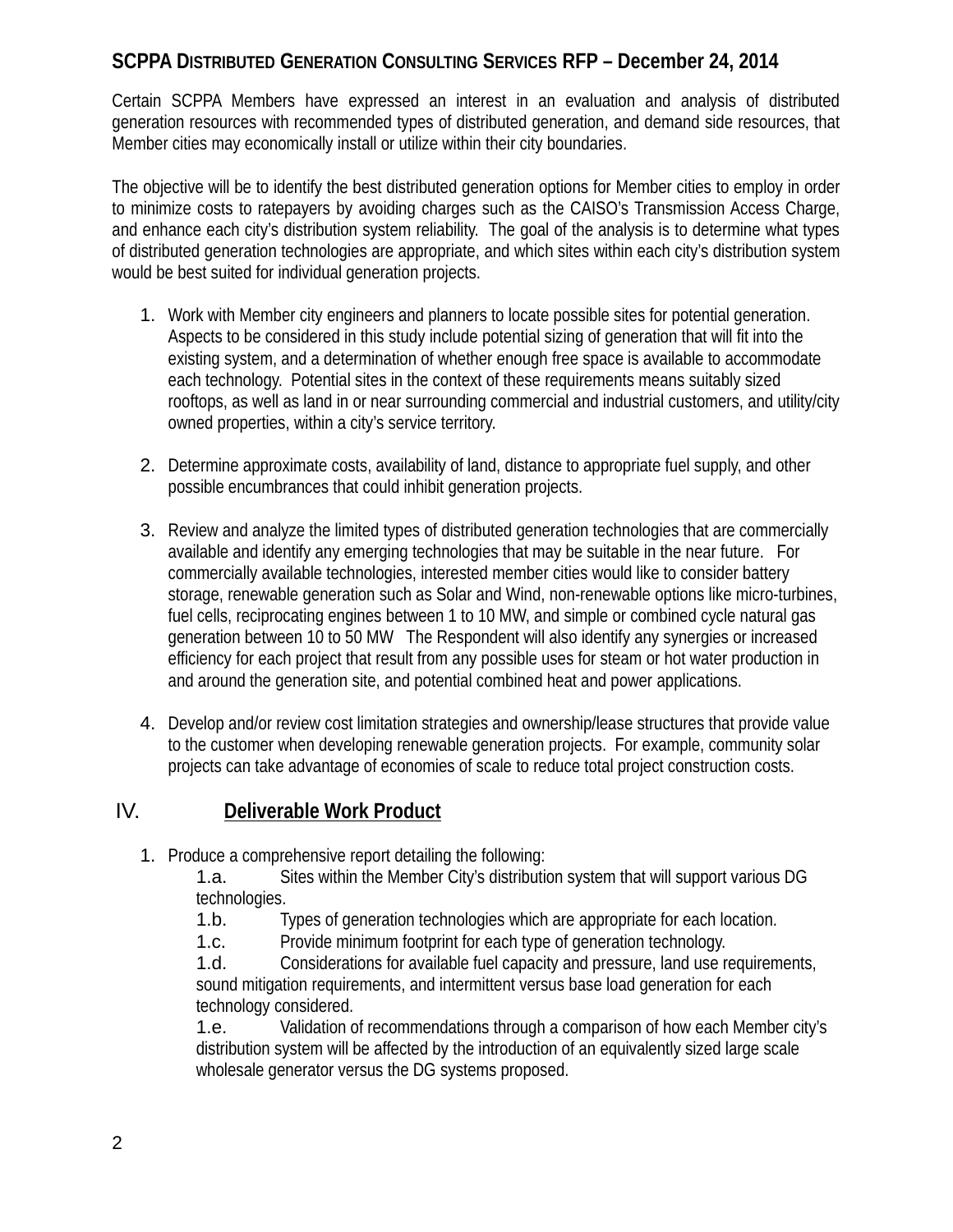1.f.Support recommendations through a cost analysis of each recommended technology including but not limited to installation costs, O&M costs, fuel costs, replacement costs, life cycle costs, and greenfield costs with an estimate of avoided transmission service charges. 1.g. Provide a summary of how the recommended generation projects will enhance the reliability of the Member city's distribution system.

# **Timeline / Schedule\***

| <b>SCPPA RFP for Distributed Generation Consulting Services Selection Process</b> |                                                      |
|-----------------------------------------------------------------------------------|------------------------------------------------------|
| <b>Schedule of Requirements</b>                                                   | Target Date(s)                                       |
| <b>Issue RFP</b>                                                                  | 12/24/14                                             |
| Non-mandatory Pre-bidder's Teleconference                                         | 1/21/15 from 9:00 am - 10:00 am PST (See Section VI) |
| Responses Due                                                                     | 2/23/15 at 4:00 pm PST                               |
| Review of Responses                                                               | February 24 - March 6, 2015                          |
| Interviews (if necessary)                                                         | Week of March 9-13, 2015                             |
| Selection of Respondent(s)                                                        | March 17, 2015                                       |

**\***Timeline/Schedule is subject to change.

# V. **Proposal Submission Required Elements**

#### **1. Transmittal Letter Content:**

- a. A brief statement of the Respondent's understanding of the work to be done and commitment to perform the work as scheduled, including:
	- a.i) statement of work specifications; and
	- a.ii) reference to any proposed contractual terms and conditions required by the Respondent; and
	- a.iii) a summary of exceptions taken to the RFP requirements; and
	- a.iv) any and all expectations from SCPPA including, but not limited to: requirements definitions, strategy refinement, and staffing requirements to support the proposed project or program implementation.
- b. An officer authorized to bind must sign the proposal on behalf of the Respondent and must include the following declarations on the transmittal letter:

"This proposal is genuine, and not sham or collusive, nor made in the interest or in behalf of any person not herein named; the Respondent has not directly or indirectly induced or solicited any other Respondent to put in a sham bid, or any other person, firm or corporation to refrain from submitting a proposal; and the Respondent has not in any manner sought by collusion to secure for themselves an advantage over any other Respondent."

**2. Respondent Information**: Provide legal name of Company or Individual, physical street address, the name(s) and title(s) of the individual(s) authorized to represent the Respondent, including telephone number(s) and email address(es).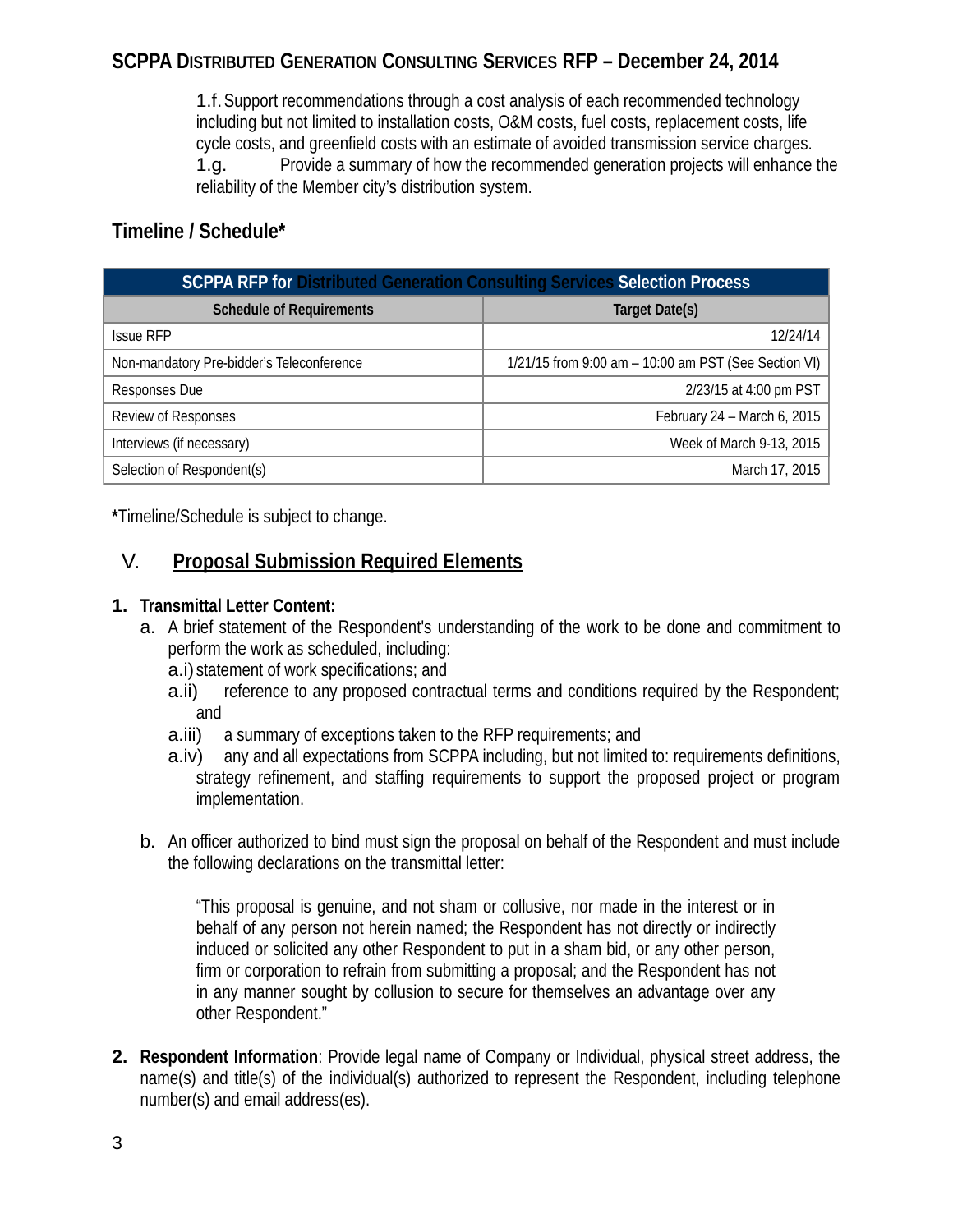- **3. Proposal:** Proposals must include a description of the proposed project or program, how it meets (or does not meet) each of the objectives of this RFP, and a detailed description addressing all of the Areas of Interest. Respondents may also include additional services, products, tasks, task elements and/or functions that may not be part of or included in the RFP, but are deemed by the Respondent to be pertinent and potentially valuable to SCPPA or its Members. SCPPA will have full discretionary authority to consider, accept and/or reject without cause such supplemental information that is not directly requested, included in or made part of the RFP.
- **4. Fees:** Pricing in all Proposals should be made based on good faith estimates of the requirements defined in this RFP. Please include all necessary details of specific examples or estimates of the fees, labor rates and service charges. Describe how the fees, rates or charges will be determined. Respondents shall also be prepared to provide a breakdown of the applicable overheads and fringe benefit costs that are part of any labor rates and other direct costs associated with the services to be performed.
- **5. Experience:** Respondent shall clearly identify project participants and management team, including:

a.Describe your firm's experience as may be applicable to this RFP, your organizational structure, management qualifications, and other contract related qualifications, including number of years firm has been in business.

b.Specify key employees and describe their qualifications, experience and duties related to this RFP, including the office location(s) where work will be performed, in addition to the physical street address referenced above.

c. Provide a commitment statement for the retention and use of key employees as proposed, their availability to initiate and sustain the proposal, as well as planned supplemental employees if key personnel are not available to assure project delivery.

d.State whether Respondent will use subcontractors to perform services pursuant to the contract. Should the use of subcontractors be offered, the Respondent shall provide the same assurances of competence for the subcontractor, plus the demonstrated ability to manage and supervise the subcontracted work. Subcontractors shall not be allowed to further subcontract with others for work. The provisions of any contract resulting from this RFP shall apply to all subcontractors in the same manner as to the Respondent.

e. Respondent shall indicate any and all pending litigation that could affect the viability of Respondent's proposal, continuance of existing contracts, operation or financial stability.

#### **6. References:**

a. Describe whether the Respondent has, within the last five (5) years, rendered any service to SCPPA or to any of SCPPA's Members, either as a contractor or subcontractor, either under the current Respondent's name or any other name or organization. If so, please provide details (status as prime or subcontractor, brief description of the contract, contract start and end date, the contract administrator name, and total actual contract expenditures).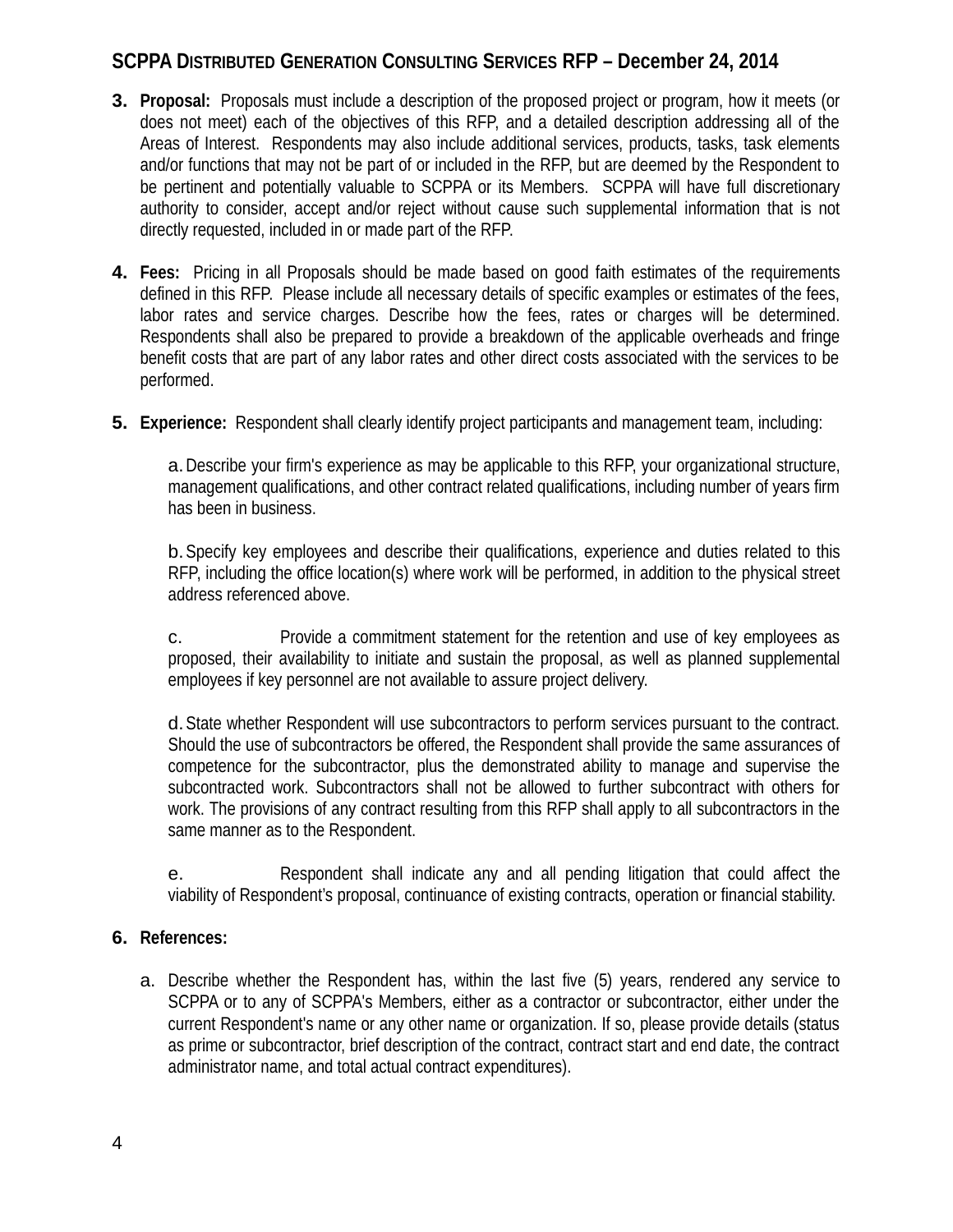- b. If the Respondent has not rendered any service within the last five (5) years to SCPPA or to any of SCPPA's Members, then please provide references over that period with the details described above including the counterparty for which services were provided.
- c. Identify existing related or relevant projects or programs which Respondent developed and/or operates that would demonstrate Respondent's capabilities in this area.
- d. Describe relevant program development and implementation experience, approach, and provide a list of references for similar projects completed.

# VI. **Proposal Submission Delivery Requirements**

An initial non-mandatory Respondents' teleconference for interested parties and potential Respondents to ask questions related to this RFP will be held on January 21, 2015 from 9:00 am – 10:00 am PST, dial-in number (909) 293-7399, Participant Code: 8936470. Clarification questions may be addressed to bcope@scppa.org.

One (1) hard copy of your response, including a transmittal letter of authentic offer with wet-ink authority signature, and any supporting documentation should be delivered no later than 4:00 pm PST on February 23, 2015 to:

> Southern California Public Power Authority Distributed Generation Consulting Services RFP Attention: Bryan Cope 1160 Nicole Court Glendora, California 91740

One (1) electronic copy of your proposal should also be delivered to the address above, preferably on a CD or USB flash drive, or alternatively e-mailed to bcope@scppa.org no later than the time and date referenced above.

No contact should be made with the Board of Directors, committees or working group representatives, or SCPPA Members concerning this RFP.

All information received by SCPPA in response to this RFP is subject to the California Public Records Act and may be subject to the California Brown Act and all submissions may be subject to review in the event of an audit.

# VII. **Terms and Conditions**

- 1. SCPPA reserves the right to cancel this RFP at any time, reject any and all proposals and to waive irregularities.
- 2. SCPPA shall determine at its sole discretion the value of any and/or all proposals including price and non-price attributes.
- 3. Proposals may be sub-divided or combined with other proposals, at SCPPA's sole discretion.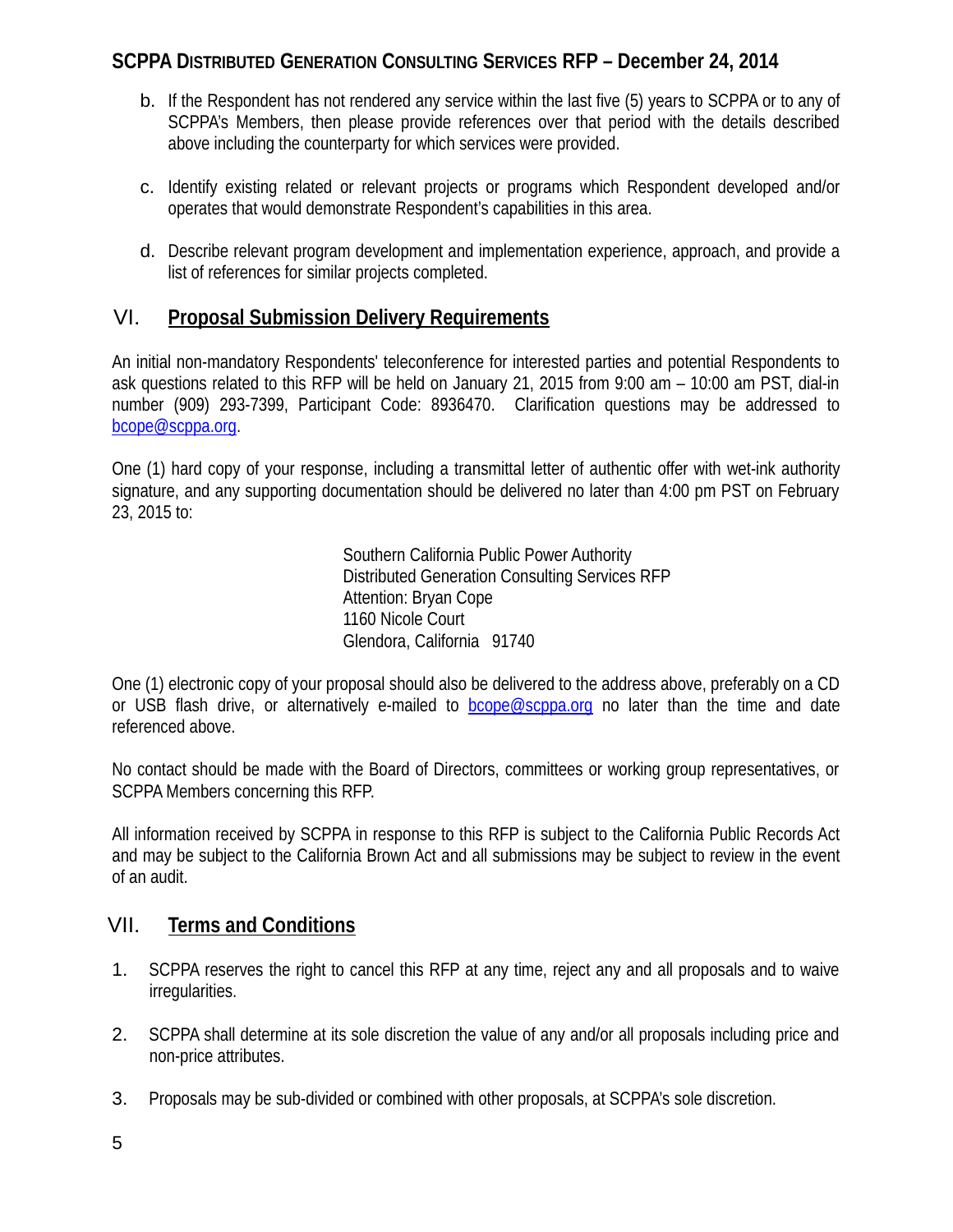- 4. SCPPA shall perform an initial screening evaluation to identify and eliminate any proposals that are, for example, not responsive to the RFP, do not meet the minimum requirements set forth in the RFP, are not economically competitive with other proposals, or are submitted by Respondents that lack appropriate creditworthiness, sufficient financial resources, or qualifications to provide dependable and reliable services for this RFP.
- 5. SCPPA reserves the right to submit follow up questions or inquiries to request clarification of information submitted and to request additional information from any one or more of the Respondents.
- 6. SCPPA reserves the right, without qualification and in its sole discretion, to accept or reject any or all proposals for any reason without explanation to the Respondent, or to make any award to that Respondent, who, in the opinion of SCPPA, will provide the most value to SCPPA and its Members.
- 7. SCPPA may decline to enter into any potential engagement agreement or contract with any Respondent, terminate negotiations with any Respondent, or to abandon the request for proposal process in its entirety.
- 8. SCPPA reserves the right to make an award, at its sole discretion, irrespective of price or technical ability, if SCPPA determines that to do so would result in the greatest value to SCPPA and its Members.
- 9. Those Respondents who submit proposals agree to do so without legal recourse against SCPPA, its Members, their directors, officers, employees and agents for rejection of their proposal(s) or for failure to execute or act on their proposal for any reason.
- 10. SCPPA shall not be liable to any Respondent or party in law or equity for any reason whatsoever for any acts or omissions arising out of or in connection with this RFP.
- 11. SCPPA shall not be liable for any costs incurred by any Respondents in preparing any information for submission in connection with this RFP process or any and all costs resulting from responding to this RFP. Any and all such costs whatsoever shall remain the sole responsibility of the Respondent.
- 12. SCPPA may require certain performance assurances from Respondents prior to entering into negotiations for work that may result from this RFP. Such assurances may potentially include a requirement that Respondents provide some form of performance security.
- 13. Prior to contract award, the successful Respondent shall supply a detailed breakdown of the applicable overheads and fringe benefit costs that are part of the labor rates and other direct costs associated with the services to be performed.
- 14. SCPPA Members, either collectively or individually may contact Respondents to discuss or enter into negotiations regarding a proposal. SCPPA is not responsible or liable for individual Members interactions with the Respondent which are not entirely conducted through SCPPA or at SCPPA's option or election to engage the Respondent as defined within the RFP.
- 15. Submission of a Proposal constitutes acknowledgement that the Respondent has read and agrees to be bound by the terms and specifications of this RFP and any addenda subsequently issued by SCPPA.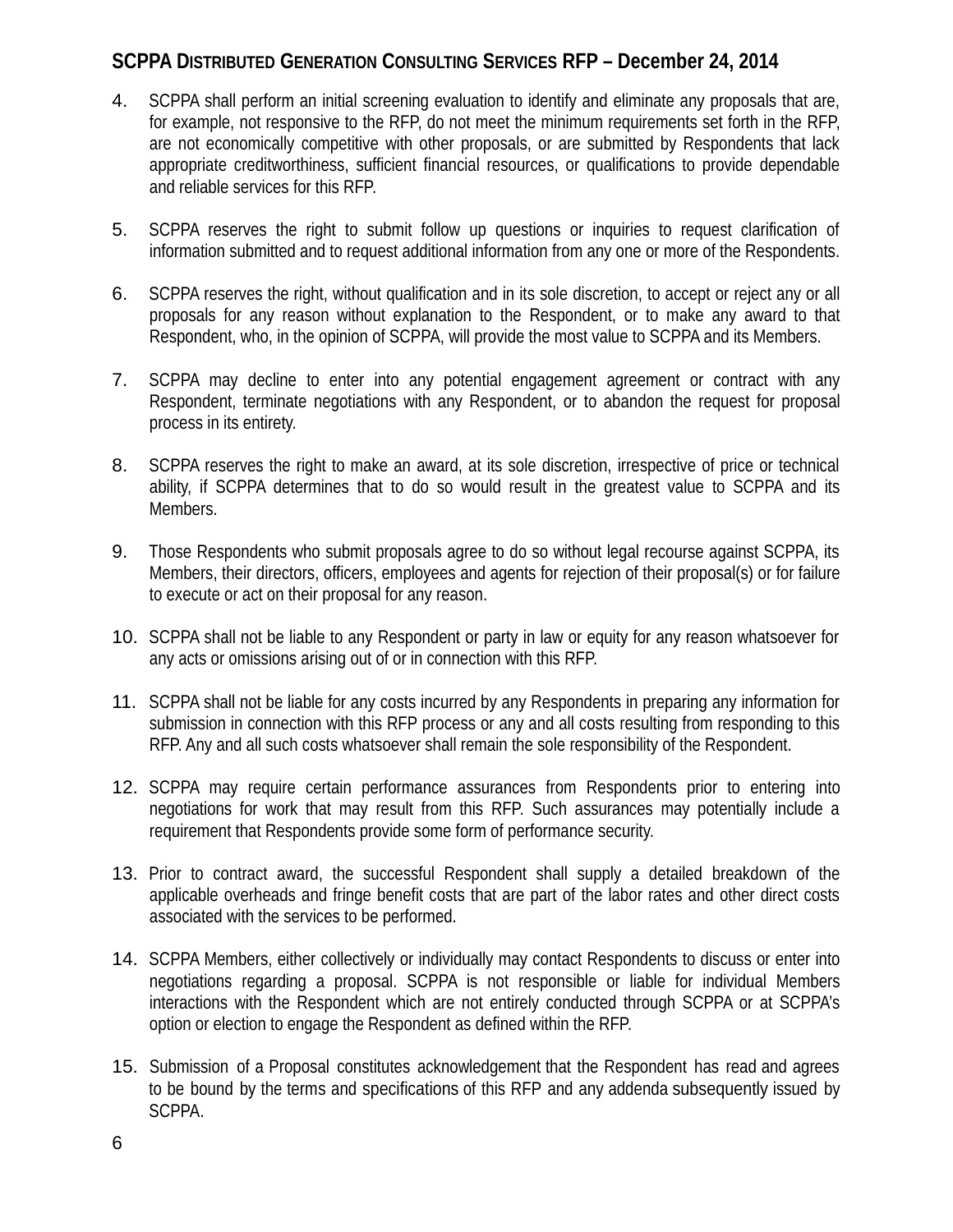- 16. Information in this RFP is accurate to the best of SCPPA's and its Members' knowledge but is not guaranteed to be correct. Respondents are expected to complete all of their due diligence activities prior to entering into any final contract negotiations with SCPPA.
- 17. SCPPA reserves the right to reject any Proposal for any reason without cause. SCPPA reserves the right to enter into relationships with more than one Respondent, can choose not to proceed with any Respondent with respect to one or more categories of services, and can choose to suspend this RFP or to issue a new RFP that would supersede and replace this RFP.

### VIII. **Additional Requirements for Proposal**

**1. Consideration of Responses:** Submitted proposals should be prepared simply and economically, without the inclusion of unnecessary promotional materials. Proposals should be submitted on recycled paper that has a minimum of thirty percent (30%) post-consumer recycled content and duplex copied (double-sided pages) where possible.

**2. Insurance, Licensing, or other Certification:** If selected, the Respondent will be required to maintain sufficient insurance, licenses, or other required certifications for the type of work being performed. SCPPA or its Members may require specific insurance coverage to be established and maintained during the course of work and as a condition of award or continuation of contract.

**3. Non-Discrimination/Equal Employment Practices/Affirmative Action Plan:** If selected, the Respondent and each of its known subcontractors may be required to complete and file an acceptable Affirmative Action Plan.

**4. Prevailing Wage Rates:** If selected, the Respondent will be required to conform to prevailing wage rates applicable to the location(s) where any work is being performed. Workers shall be paid not less than prevailing wages pursuant to determinations of the Director of Industrial Relations as applicable in accordance with the California Labor Code. To access the most current information on effective determination rates, Respondent shall contact:

Department of Industrial Relations Division of Labor Statistics and Research PO Box 420603, San Francisco, CA 94142-0603 Division Office Telephone: (415) 703-4780 Prevailing Wage Unit Telephone: (415) 703-4774 Web: http://www.dir.ca.gov/dlsr/DPreWageDetermination.htm

**5.** Supplier Diversity: Respondents shall take reasonable steps to ensure that all available business enterprises, including Small Business Enterprises (SBEs), Disadvantaged Business Enterprises (DBEs), Women-Owned Business Enterprises (WBEs), Minority-Owned Business Enterprises (MBEs), Disabled Veteran Business Enterprises (DVBEs), and other Business Enterprises (OBEs), have an equal opportunity to compete for and participate in the work being requested by this RFP. Efforts to obtain participation of these business enterprises may reasonably be expected to produce a twentyfive percent (25%) participation goal for SBEs.